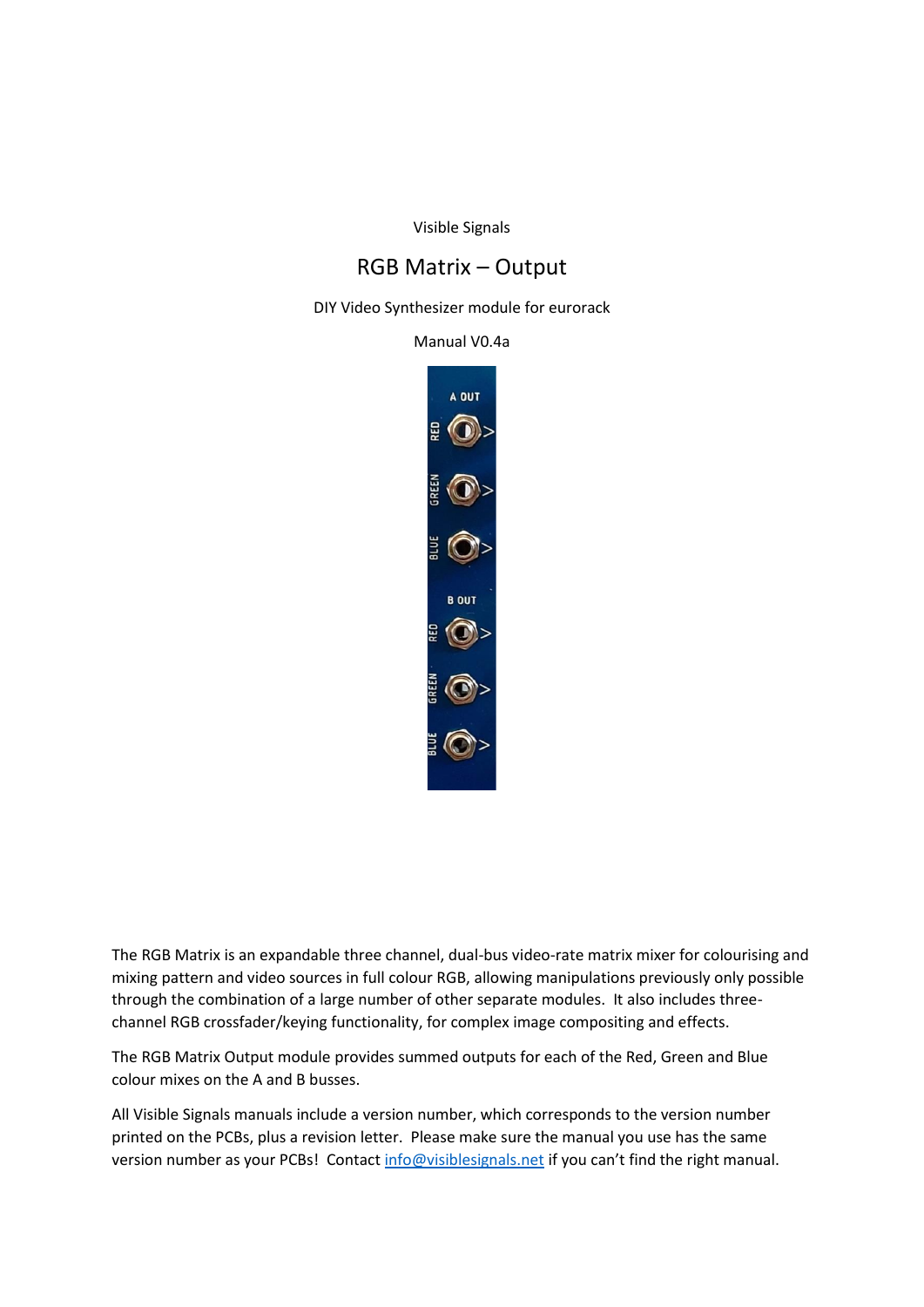# Suggested Build Order

## **RESISTORS**

|        | Part            | Value      |        | Part            | Value      |
|--------|-----------------|------------|--------|-----------------|------------|
| □      | R7              | 1K         | □      | R <sub>4</sub>  | <b>20K</b> |
| □      | R <sub>8</sub>  | 1K         | $\Box$ | R <sub>5</sub>  | <b>20K</b> |
| $\Box$ | R <sub>9</sub>  | 1K         | □      | R <sub>6</sub>  | <b>20K</b> |
| $\Box$ | R <sub>10</sub> | 1K         | □      | R13             | 499R       |
| □      | R11             | 1K         | □      | R14             | 499R       |
| □      | R12             | 1K         | □      | R <sub>15</sub> | 499R       |
| □      | R <sub>1</sub>  | 20K        | □      | R <sub>16</sub> | 499R       |
| $\Box$ | R <sub>2</sub>  | <b>20K</b> | □      | R17             | 499R       |
| □      | R <sub>3</sub>  | 20K        | $\Box$ | R <sub>18</sub> | 499R       |

### **DIODES & FERRITES**

*Make sure the diodes are in the right way.*

|              | Part | <b>Value</b> |      | Part | Value         |
|--------------|------|--------------|------|------|---------------|
| $\square$ 11 |      | Ferrite Bead | ⊔ n1 |      | <b>IN400x</b> |
| $\Box$ 12    |      | Ferrite Bead | ים ⊔ |      | <b>IN400x</b> |

## **ICs**

*Make sure the ICs are in the right way, with the notch (or the left side relative to the writing on top of the chip) lined up with the silkscreen.*

| Part          | Value  | Part          | Value  |
|---------------|--------|---------------|--------|
| $\Box$ IC1    | LM6172 | $\Box$ $\Box$ | LM6172 |
| $\Box$ $\Box$ | LM6172 | $\Box$ $\Box$ | LM6172 |
| $\Box$ $\Box$ | LM6172 | $\Box$ $\Box$ | LM6172 |

### **MLCC CAPACITORS**

*All unlabelled capacitors on the PCB silkscreen are 100nF MLCC types.*

|        | <b>Part</b>    | Value            |   | <b>Part</b>     | Value            |
|--------|----------------|------------------|---|-----------------|------------------|
| □      | C <sub>3</sub> | 100 <sub>n</sub> | □ | C <sub>9</sub>  | 100 <sub>n</sub> |
| $\Box$ | C <sub>4</sub> | 100 <sub>n</sub> | □ | C10             | 100 <sub>n</sub> |
| $\Box$ | C <sub>5</sub> | 100 <sub>n</sub> | □ | C11             | 100 <sub>n</sub> |
| $\Box$ | C6             | 100 <sub>n</sub> | □ | C12             | 100 <sub>n</sub> |
| $\Box$ | C <sub>7</sub> | 100 <sub>n</sub> | □ | C13             | 100 <sub>n</sub> |
| □      | C <sub>8</sub> | 100 <sub>n</sub> |   | C <sub>14</sub> | 100 <sub>n</sub> |

#### **SOCKETS**

*Make sure the sockets fit into the front panel as you solder them.*

| Part                  | <b>Value</b> | Part                  | Value |
|-----------------------|--------------|-----------------------|-------|
| $\Box$ A BLUE PJ302M  |              | $\Box$ B BLUE PJ302M  |       |
| $\Box$ A GREEN PJ302M |              | $\Box$ B GREEN PJ302M |       |
| $\Box$ A RED PJ302M   |              | $\Box$ B RED PJ302M   |       |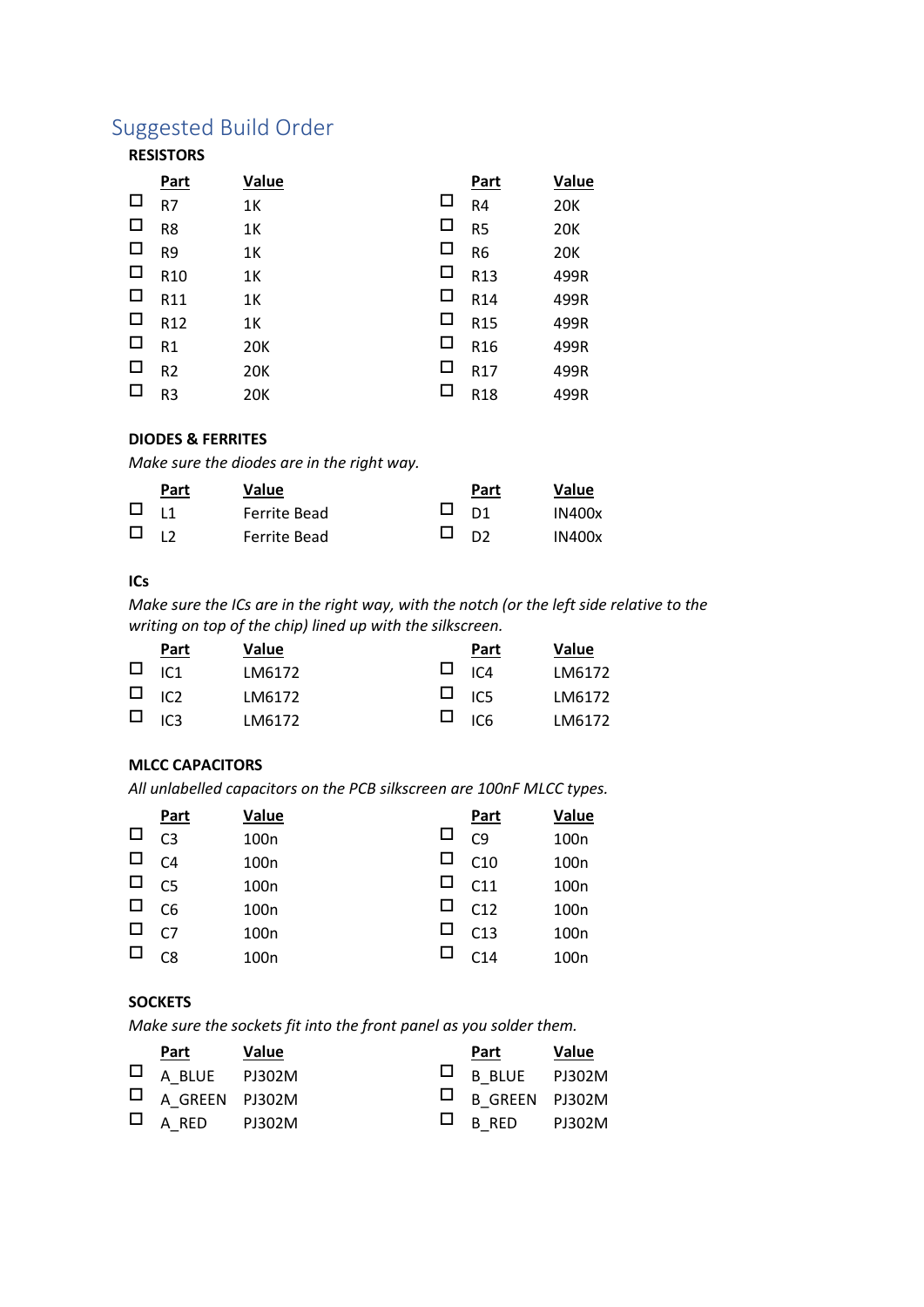## **ELECTROLYTIC CAPACITORS**

*Make sure the long legs go in the hole marked with a '+'.*

|             | Part | Value |                 | Part | Value |
|-------------|------|-------|-----------------|------|-------|
| $\Box$ $C1$ |      | 10uF  | $\Box$ $\Omega$ |      | 10uF  |

## **HEADERS**

*Before you solder the KEYER and PWR headers in place it's best if you build the Keyer PCB and then come back to do the headers and sockets that connect the two PCBs at the same time. If you have the Combo panel then attach the PCBs to it in order to line up the Output and Keyer PCBs with each other perfectly. Otherwise screw the panels into your Eurorack frame backwards (i.e. with the component PCBs protruding), or else clamp the two panels together somehow to make sure they're correctly lined up.*

| Part         | Value          | Part       | <b>Value</b>                                                                  |
|--------------|----------------|------------|-------------------------------------------------------------------------------|
|              |                |            | $\Box$ POWER Pin Header 2x5 Shrouded $\Box$ INPUTS Pin Header 2x7 Right angle |
| $\Box$ KEYER | Pin Header 6x1 | $\Box$ PWR | Pin Header 4x1                                                                |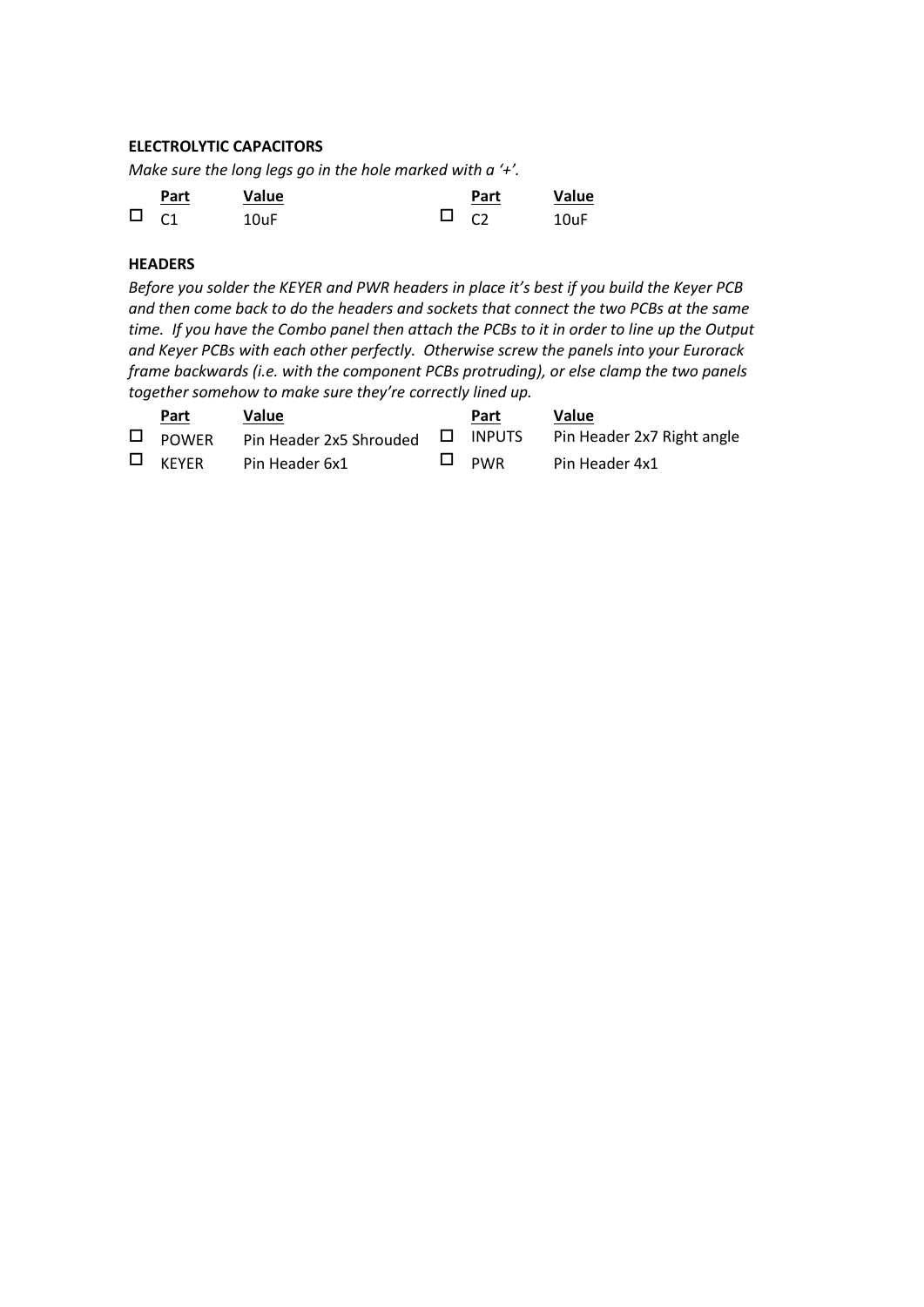## Circuit Details

The RGB Matrix Output module mixes the six colour signals (Red, Green and Blue for each of bus A and B) together using inverting summing op-amps, and then buffers them for the output sockets. It also feeds the mixed signals to the Keyer module.

The summing op-amps use 20K resistors in their feedback path, which are twice the value of the 10K resistors used by the Input and Direct In modules, so the effective outcome is that all input signals are doubled when unattenuated (i.e. control pots set to fully clockwise), or at unity gain when set to the 12 o'clock position.